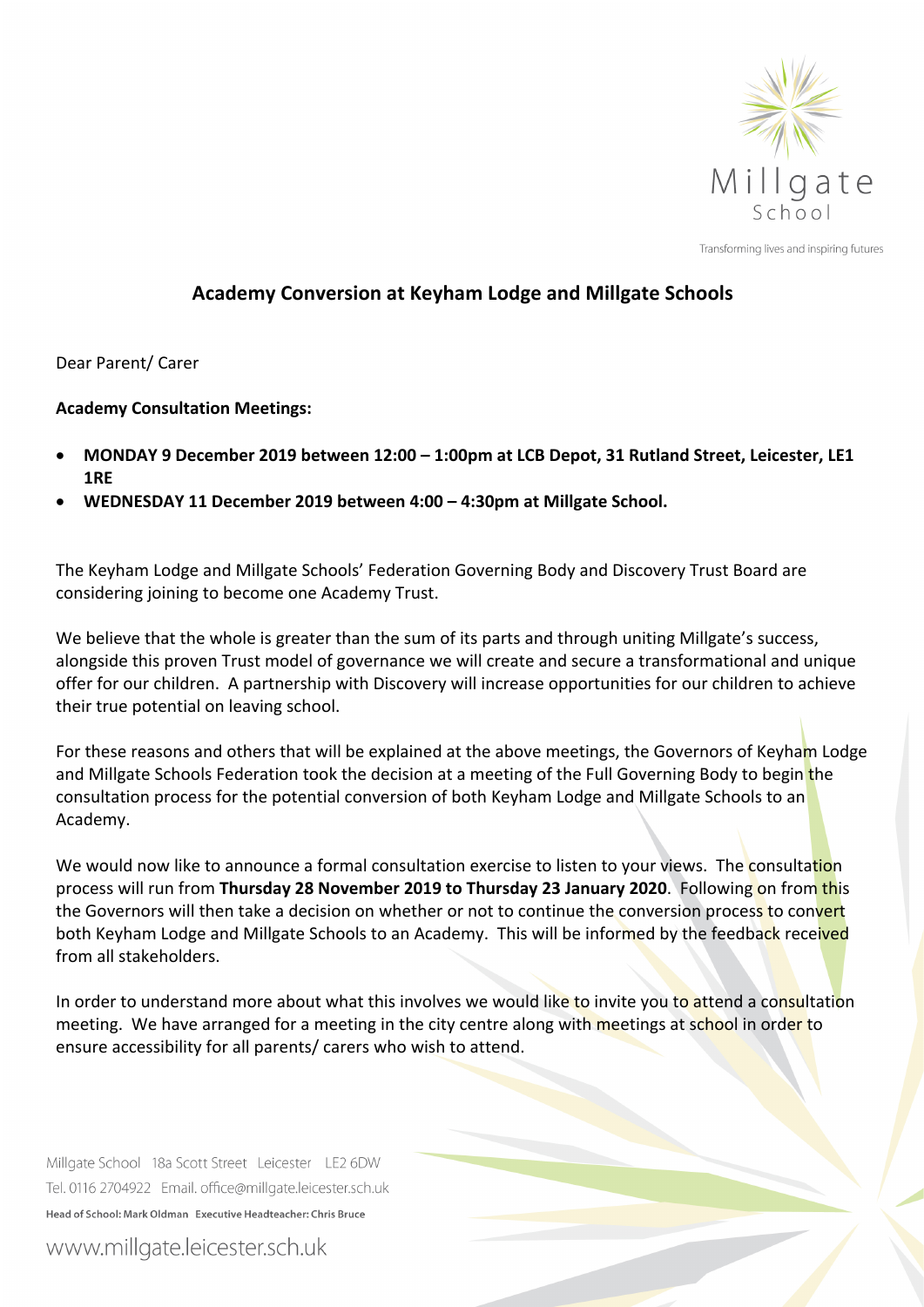

Transforming lives and inspiring futures

- **MONDAY 9 December 2019 between 12:00 – 1:00pm at LCB Depot, 31 Rutland Street, Leicester, LE1 1RE**
- **WEDNESDAY 11 December 2019 between 4:00 – 4:30pm at Millgate School.**

The meeting will be attended by Chris Bruce, Executive Headteacher, Sara Marsh, Head of School and Paul Stone Trust Lead of Discovery Schools Academy Trust. Parents will have the opportunity to seek further clarification and ask questions about the Academy process and the school's future plans.

If you would like to contribute any views you may have about the proposal delivered at the meeting then please either use the slip below, write to the school addressing your view to Mr C Bruce or If you prefer you may also send your comments using our the school's Web Site where you will find a link to the Weduc App https://www.millgateschool.co.uk/page/?title=Weduc&pid=70. Should you require any help with downloading or setting up the app, please contact the school office where help will be available to you.

Please post on any questions or comments before **3pm on Friday 10 January 2020** to allow time to consider all points raised. If you would like to attend one of the meetings please complete the attached slip and return it to us by Thursday 5 December 2019 so that we have an idea of the numbers attending.

We have also begun consulting regarding possible Academy status with staff in the schools and we are involving members of the community in the consultation process.

We look forward to meeting with you and to receiving your comments.

Yours sincerely

Chris Bruce Executive Headteacher

Millgate School 18a Scott Street Leicester LE2 6DW Tel. 0116 2704922 Email. office@millgate.leicester.sch.uk Head of School: Mark Oldman Executive Headteacher: Chris Bruce

www.millgate.leicester.sch.uk